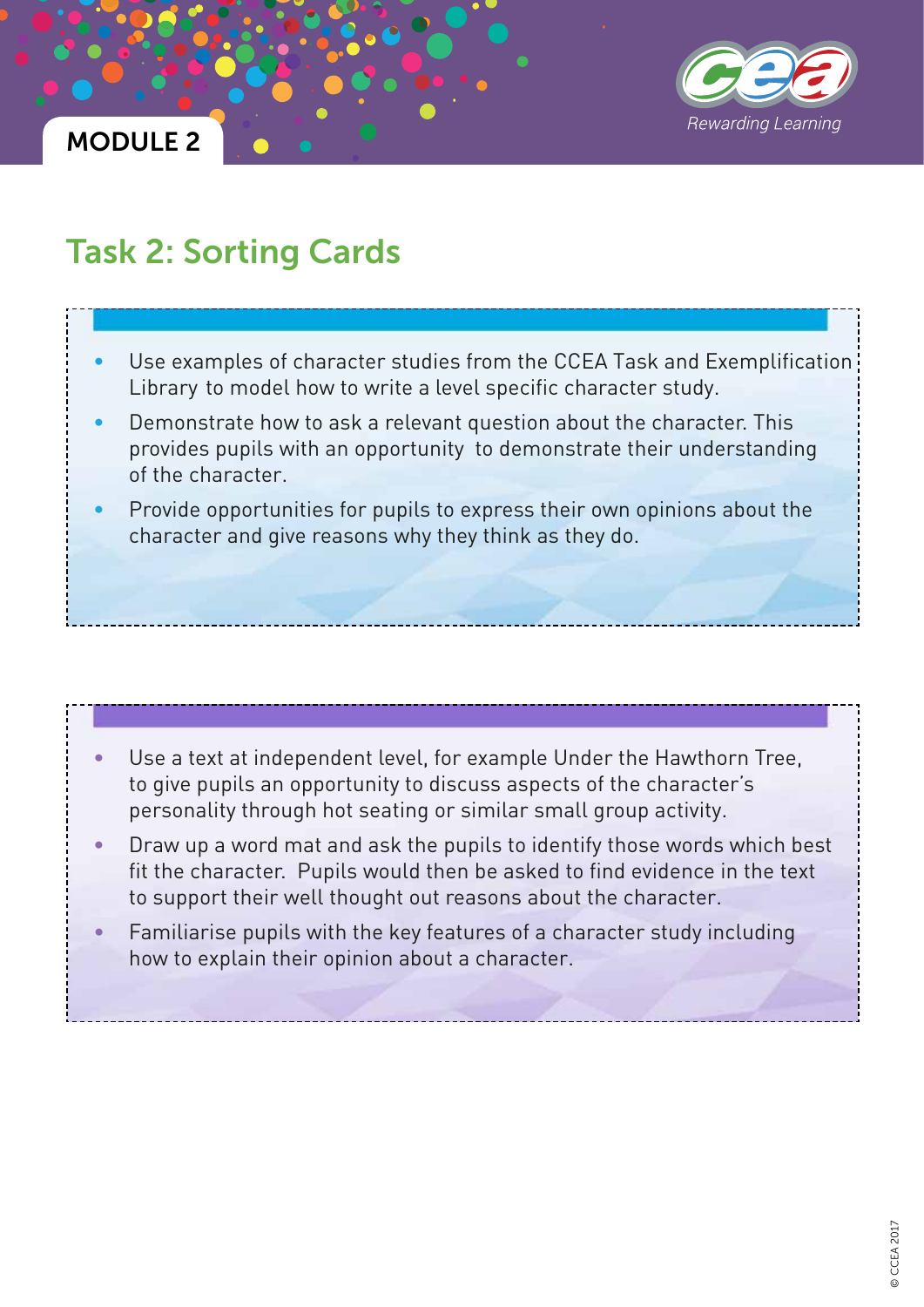



# Task 2: Sorting Cards

- Provide opportunities (discussion, KWL, mind-maps) for the pupils to develop their understanding of the character.
- Orally discuss significant events that involve the character by asking relevant questions.
- Ask questions that encourage pupils to think about what might happen next and encourage the pupils to ask questions to seek clarification.
- Provide a template that allows the opportunity for the pupils to record their opinions and make a prediction about the character.

### Use a text at independent level, for example Under the Hawthorn Tree, to give pupils an opportunity to discuss key aspects of the text.

- Model how to look at specific and relevant parts of the text which support opinions about the character.
- Expose pupils to level appropriate character studies so that they can see how to write a conclusion about a character from their overall summary.
- Demonstrate and give pupils practice time to insert appropriate quotations into their writing which support their opinions and conclusions about the character.